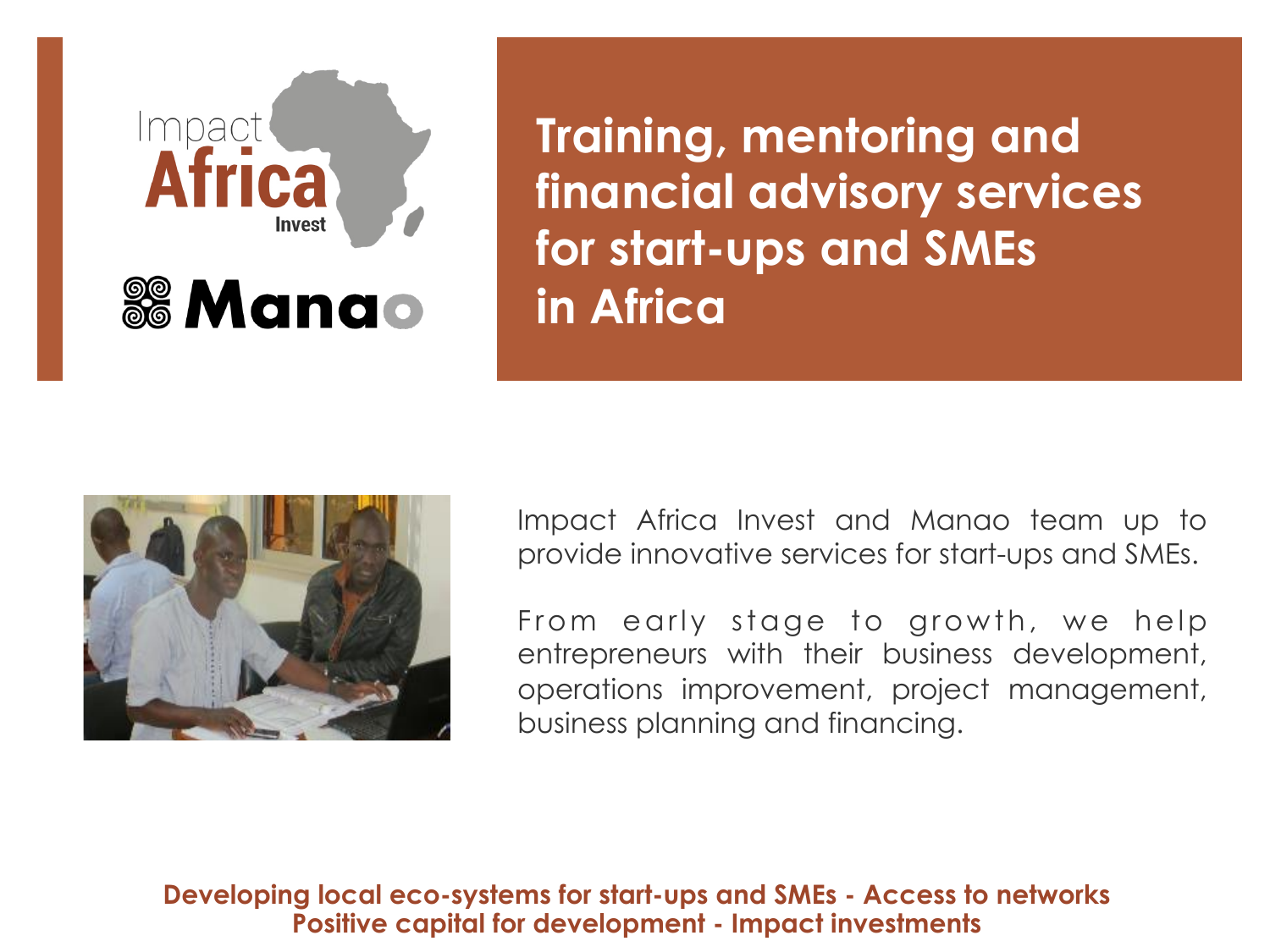# **What we do**



## ¡ **Training**



Our training courses are tailored to the needs of start-ups, SMEs, incubators and accelerators. Our goal is to provide entrepreneurs with a framework to strengthen their business and to prepare them for successive fund raisings. Our workshops focus on **strategy, sales and marketing, process improvement, financial control, project management, business plan, financing and risk management**. For start-ups we will also cover in more details the value proposition, the business model, the development roadmap and the go-tomarket strategy.



#### ¡ **Mentoring**

We mentor entrepreneurs on a **regular** basis, giving them the opportunity to discuss their ideas, **structure** their approach, think strategic and imagine effective operational solutions. We also support them in **expanding their network**. Through this **dialogue** the mentor helps providing methodology, vision, drive and challenge in a positive manner.



### ¡ **Financing**

We help small businesses to **raise funds**. This includes defining an investment strategy, drafting investor presentations and pitches, selecting and approaching the relevant investors through our strong **network** in Europe and Africa, and helping our clients negotiating the commercial terms and the documentation through to financial close.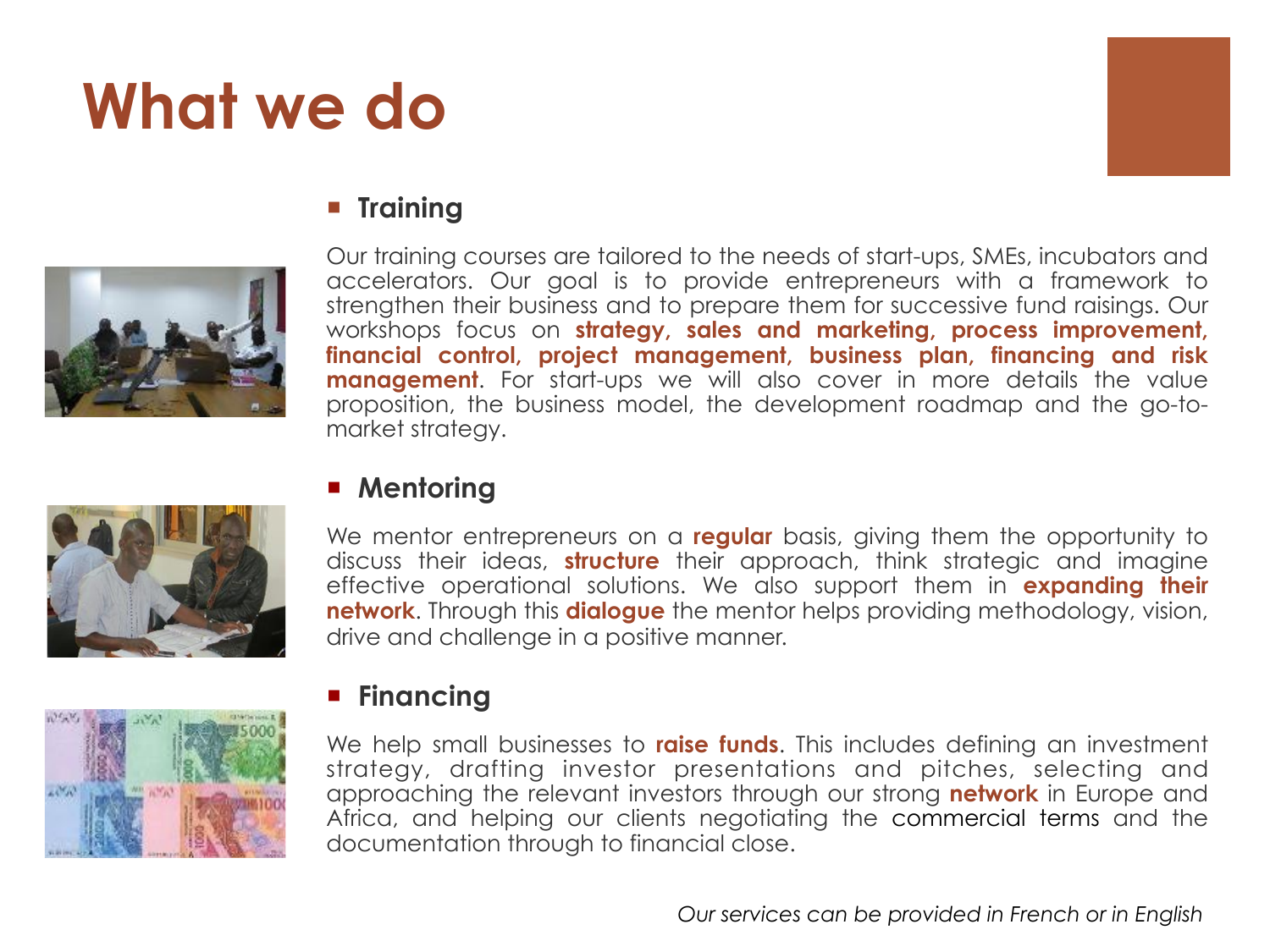## **Who we are**



- § 13 years of **investment** and **financing** experience in projects and businesses across the energy and utilities sectors.
- § Prior to launching Impact Africa Invest, Raphael worked for the Emerging Africa Infrastructure Fund (EAIF), an infrastructure debt fund focused on **Sub-Saharan Africa** and for microfinance institutions (such as Microcred) in Africa (**Senegal**) and Latin America (Ecuador)

**Raphael Viallet Managing Director Impact Africa Invest** 

§ Prior to that, Raphael worked for equity funds (First State Investments and 3i) and advised private and public sector clients on financing social infrastructure projects at PwC. Raphael holds an MSc from Neoma Business School (Sup de Co Reims, France)



**Francois Marmion Managing Director Manao** 

- § 20+ years of international experience in **entrepreneurship**, **start-ups**, investment, project management and consulting.
- § Before launching Manao, Francois worked as an **Investment** Director for a family office in London, looking at start-ups and SMEs projects worldwide.
- § Francois was previously **COO of two start-ups** and worked for 10 years as a **management consultant** at Ernst & Young in France and in the U.S. Francois is also a **mentor** in several accelerators in London. He holds a Master Degree from Université Paris Dauphine and a Master from Telecom Management.